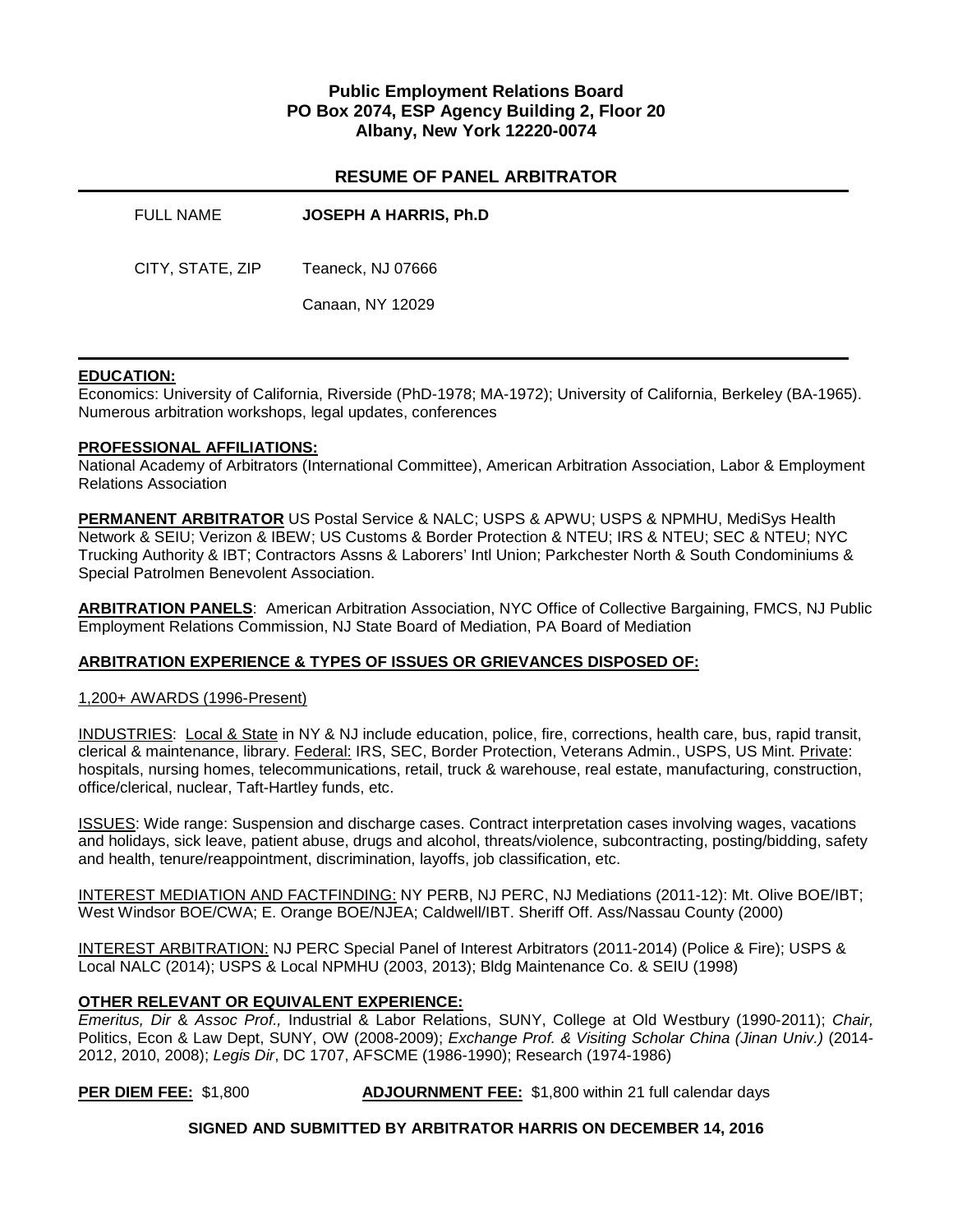# **Public Employment Relations Board PO Box 2074, ESP Agency Building 2, Floor 20 Albany, New York 12220-0074**

### **BILLING DISCLOSURE STATEMENT**

### ARBITRATOR'S NAME: **JOSEPH A HARRIS**

The following is a description of my fees and expenses:

A) HEARING TIME.

- (1) My per diem is **\$1,800** for each day or any part thereof spent hearing a case.
- (2) If a hearing day exceeds \_\_\_ hours, I charge:
	- \_\_\_\_ a second full per diem \_\_\_\_\_ a prorated per diem
	- X no additional charge \_\_\_\_\_\_ other (describe)
- (3) Additional comments:

B) STUDY TIME.

- (1) I charge **\$1,800** for each day spent in preparation of the opinion and award.
- (2) This charge  $X$  will will not be prorated for partial days devoted to such preparation.
- (3) Additional comments: Charge will be prorated only if study time exceeds 7 hours

# C) TRAVEL TIME AND EXPENSES.

(1) When travel time plus hearing time exceeds  $11$  hours in a calendar day:

 Not applicable (no additional charge)  $X$  I charge as follows (describe): \$200/hour above 11 hours

(2) I charge for actual, travel-related expenses incurred in connection with the case **X** YES \_\_\_\_ NO.

Where appropriate, a mileage charge for auto travel will be billed at:

- **X** Prevailing IRS rate \_\_\_\_\_\_\_\_\_\_\_\_\_\_\_\_\_ Other (describe):
- (3) When the scheduled hearing day(s) requires an overnight stay:
	- There is no charge, other than for lodging and subsistence.

 **X** I charge as follows (describe): LODGING, SUBSISTENCE AND PER DIEM RATE (1/2 day up to 4 hours; full day if more than 4 hours)

(4) Additional Comments: